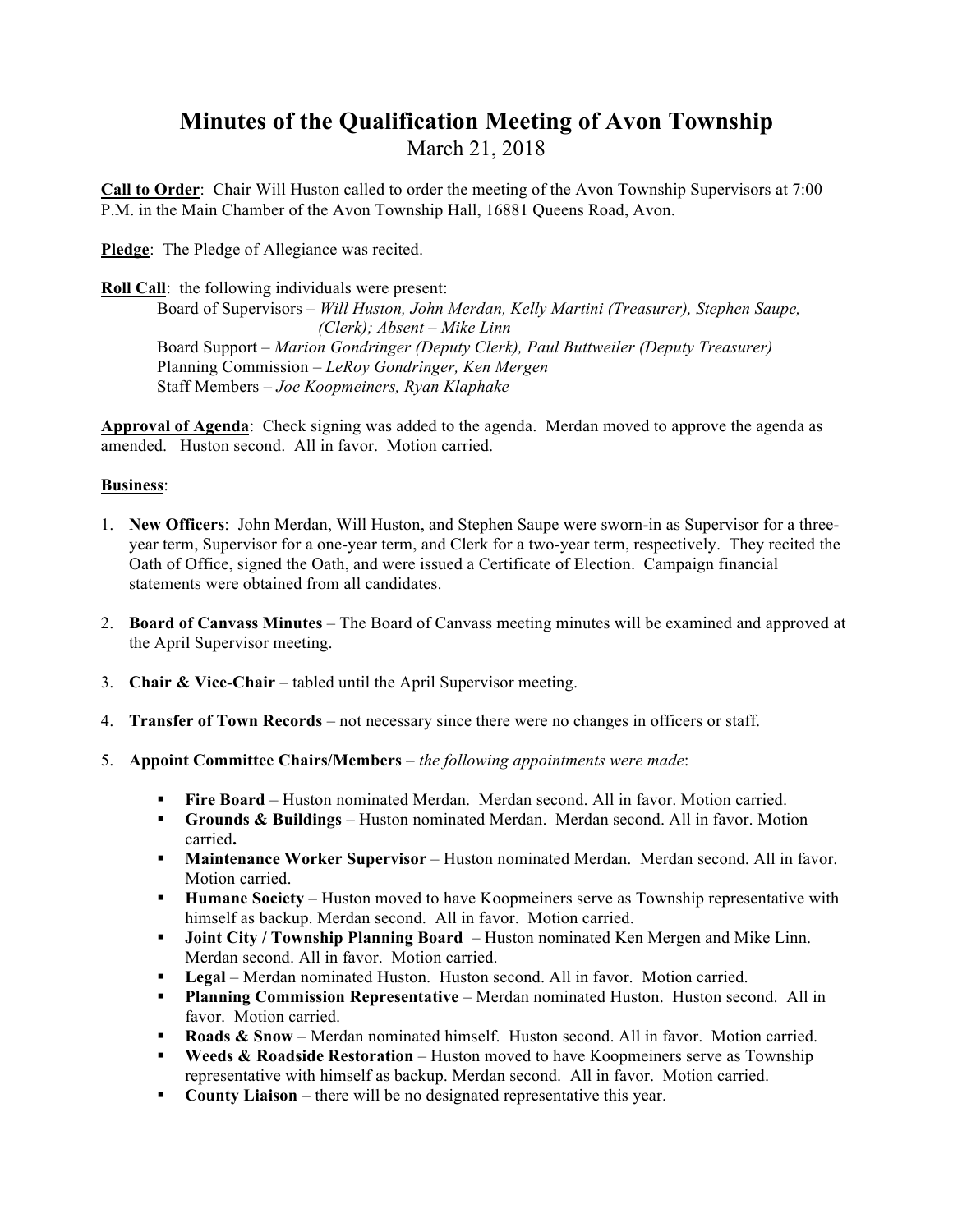- 6. **Housekeeping Report** No report; Ms. Pilarski was unable to attend the meeting. She told Koopmeiners that she wants to remain on the Township staff. Huston moved to recognize the great job Dolores Pilarski has done as Town housekeeper. Merdan second. All in favor. Motion carried.
- 7. **Maintenance Worker Report** Koopmeiners mentioned that the salt-sand mix was wet and frozen. We should plan to order more in June. He also noted that some road shoulders need crushed granite and that a 'Bump' sign is needed off Co Rd 52; the Supervisors will address these issues at road inspection. Huston moved to approve the Maintenance worker report. Merdan second. All in favor. Motion carried.
- 8. **Authorize Work** Huston moved to approve the purchase of necessary office and other supplies required by Town officials and staff including the Treasurer and Clerk (and deputies), Koopmeiners, Pilarski and Merdan. Merdan second. All in favor. Motion carried.
- 9. **Planning Commission Membership** Merdan moved to reappoint Ken Mergen and Stephen Saupe to a three-year terms on the Planning Commission. Huston second. All in favor. Motion carried.
- 10. **Town Bank, Newspaper & Posting Locations** Based on the recommendation of residents at the Annual Meeting, Huston moved to authorize the American Heritage Bank and Central Minnesota Credit Union as the official financial institutions, the *Avon/Albany Enterprise* as the official newspaper, and The Store, Dahlin's and Town Hall as the official posting locations. Merdan second. All in favor. Motion carried.
- 11. **Authorize Work by Supervisors/Conflicts of Interest** these will be addressed at the April Supervisor meeting.
- 12. **Salary, Fee, & Mileage Schedule** Merdan moved to make the following changes to the Fee and Wage schedules: change Conditional Use and Variance Permits to \$400, Encroachment agreements to \$500, and Public hearings (other) to \$400. Huston second. All in favor. Motion carried. There was a considerable discussion about what constitutes a meeting versus an hourly fee. The Supervisors defined a meeting as an organized City, Town, County or MAT gathering or training. Merdan moved to change the Planning Board and Annual Meeting moderator stipends to \$55. Huston second. All in favor. Motion carried. The revised scheduled is appended.
- 13. **Resolution 03-22-17-2 Establishing a Policy for the Compensation of Town Officers.** This will be reviewed and discussed during the April Supervisor's meeting.
- 14. **Activity Listing** A listing of actions required throughout the year was examined. The Town will consider purchasing salt-sand in June.
- 15. **AWAIR Policy**  tabled until the April meeting.
- 16. **Township Inventory**  Koopmeiners is working on an Inventory in the Town Hall. The inventory will be placed on a separate flash drive and stored in the safety deposit box at the bank.
- 17. **Review of Town Policies, Ordinances & Resolutions** no action was taken at this time. This is done regularly at the monthly meetings.
- 18. **Financial Reporting Forms**  The Treasurer reported that all required forms have been submitted.
- 19. **Training Courses**  Merdan moved to authorize Town officials to attend the upcoming MAT Spring Short Course on March 27 in St. Cloud. Huston second. All in favor. Motion carried. Huston needs to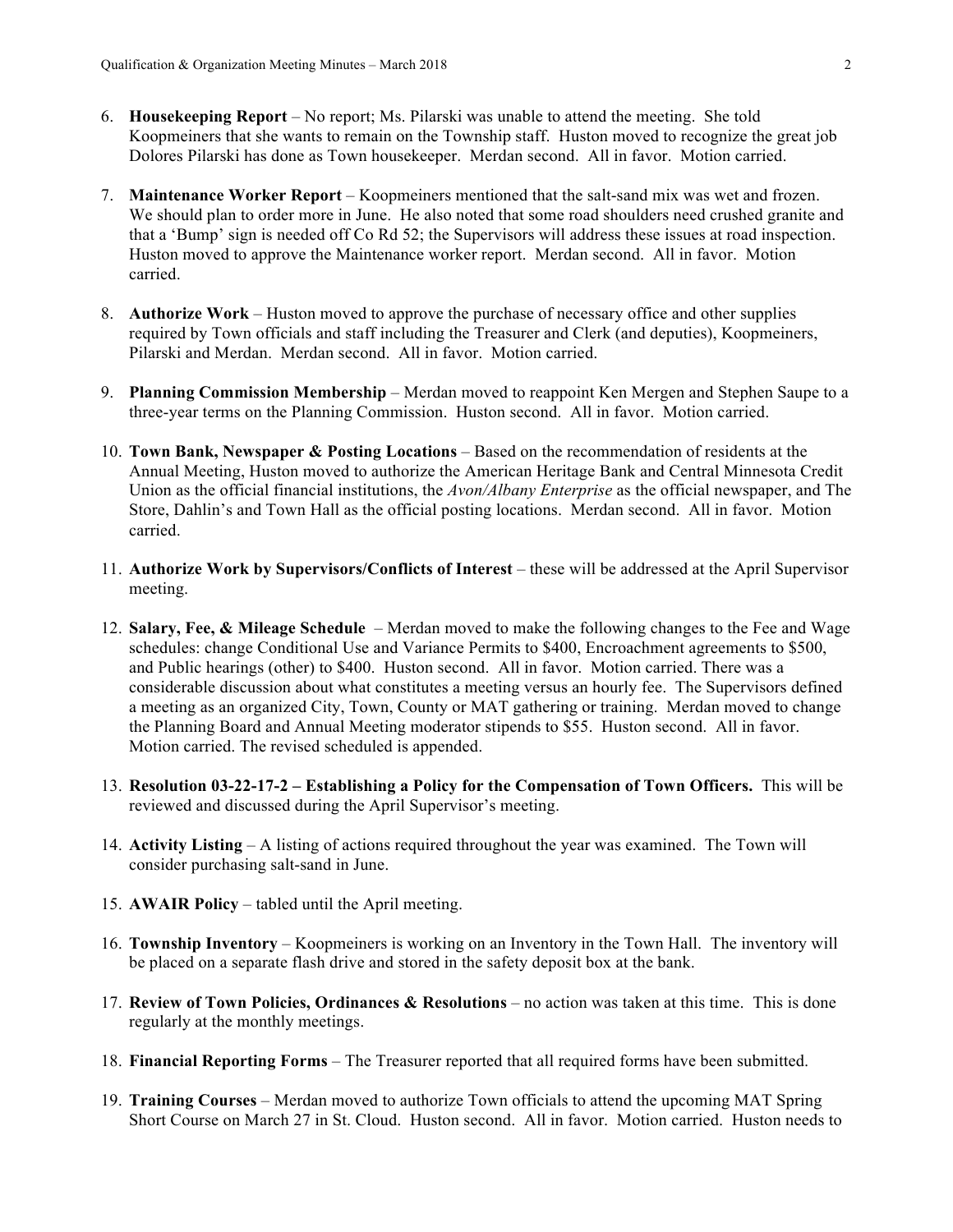complete Board of Appeals training.

- 20. **Planning Commission Report/Update**  Gondringer does not want to be reappointed to another term on the Planning Commission. There are now three openings. The Supervisors recommended that the Planning Commission evaluate current County/Town permits. The Supervisors conducted a performance review of both Mergen and Saupe. Merdan moved that both should be reappointed/continue on the Planning Commission. Huston second. All in favor. Motion carried.
- 21. **Performance Reviews**  were completed for Travis Koopmeiners and Ryan Klaphake.
- 22. **Newsletter** no action taken.

#### **Other Business:**

- 1. **Annual Meeting Review/Discussion** There was a question about whether Supervisors could sit up front during the Annual Meeting. There doesn't appear to be any specific rules other than the Clerk opens the meeting and that a moderator is selected from among those in attendance. A resident requested Town funds to defray the cost of a youth summer softball program. A discussion with a MAT attorney suggests that a donation from the Town would be legal if it were framed as a contract for recreational services.
- 2. **Pay Checks** –Travis Koopmeiners was accidentally underpaid in March. A check for the difference was prepared and signed. There was a question about Joe Koopmeiners check at the March Supervisor meeting. Apparently it was written for the wrong amount as a consequence of tax schedule changes. Martini contacted the Auditor's office and it should be now correct.
- 3. **Maintenance Employee Discussion** Merdan moved to change the pay period from bimonthly to biweekly. Huston second. All in favor. Motion carried. Merdan moved to close the meeting at 9:05 PM to discuss contract issues. Huston second. All in favor. Motion carried. The meeting was reopened. In summary, the Supervisors decided that the employee would receive 15 days of Paid Time Off (PTO) per year, available on January 1<sup>st</sup>, and that there will be no carryover of time allowed. The Supervisors also decided to evaluate the Employment Contract each year at the Qualification meeting.
- 4. **Ramler Gravel Pit**  the Town should insure that the restoration is completed as proposed.

**Adjournment**: Merdan moved to adjourn the meeting at 9:45 PM. Huston second. All in favor. Motion carried.

| Respectfully submitted,<br>Stephen G. Saupe Clerk |           |             |
|---------------------------------------------------|-----------|-------------|
| Clerk signature:                                  |           | date:       |
| <b>Supervisor Approval:</b>                       |           | date:       |
| Will Huston                                       | Mike Linn | John Merdan |